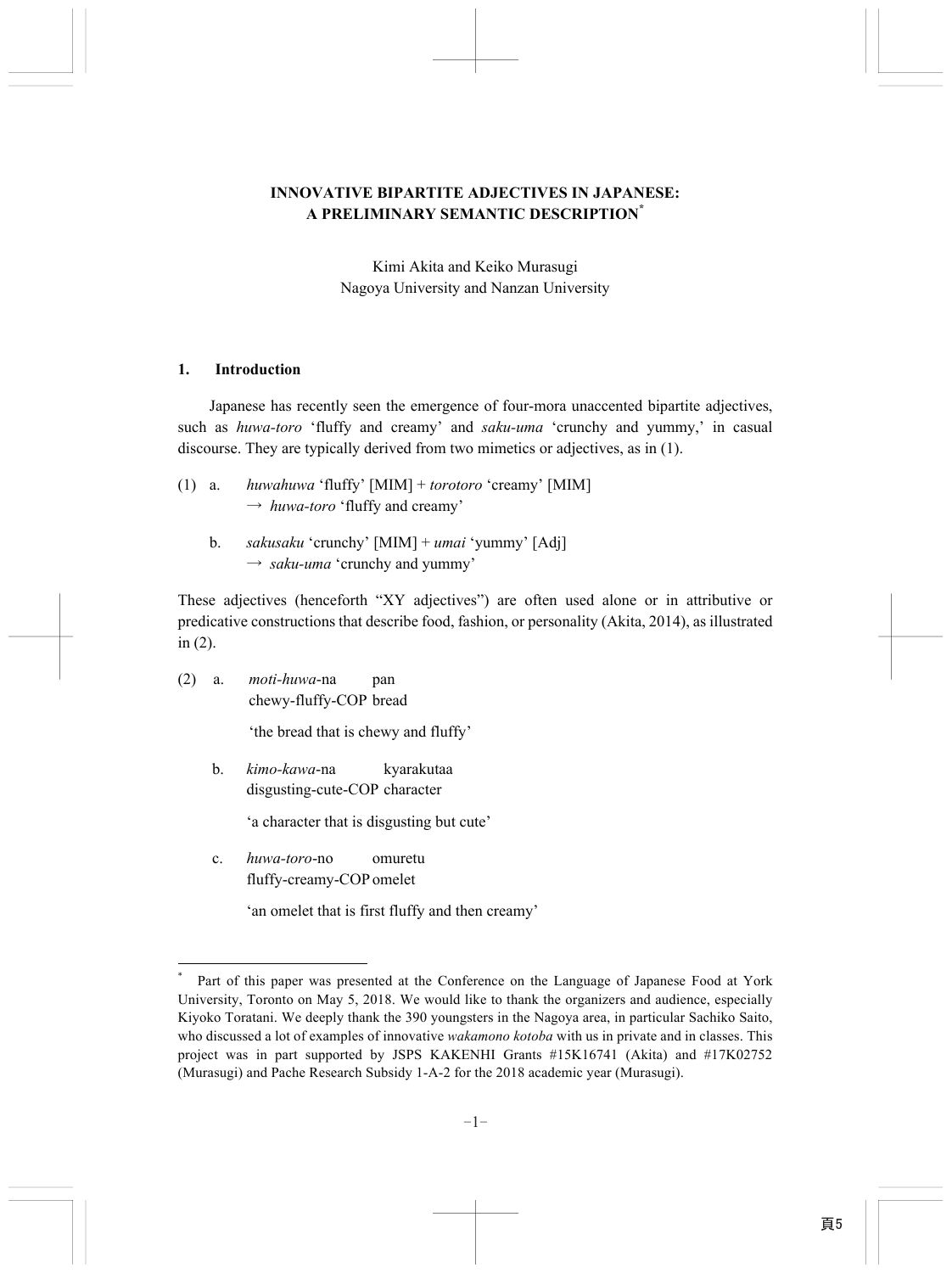d. Kono ebi-hurai-wa *saku-uma*-da. this shrimp-fry-TOP crunchy-yummy-COP

'This fried shrimp is crunchy and (therefore) yummy.'

 e. Kono sukaato *metya-kawa*! this skirt very-cute

'This skirt is very cute!'

XY adjectives may also form nominal compounds, such as *huwa-toro*-*omuretu* (fluffy-creamyomelet) 'a fluffy and creamy omelet' and *tyoi-waru-oyazi* (a.little.bit-playboy.likemiddle.aged.man) 'a middle-aged man who is a little bit like a playboy.'

 The organization of this paper is as follows. Section 2 summarizes related studies on the semantic ranges of conventional compound predicates. Section 3 proposes a semantic classification of XY adjectives. Section 4 compares XY adjectives with conventional compounds, discussing what is (not) special about their semantics. Section 5 concludes the paper.

### **2. Previous Studies**

 Previous findings about conventional compounds help us to discuss the semantic diversity of XY adjectives. Here, we cite representative semantic classifications of adjectival and verbal compounds in Japanese (and English).

 Yumoto and Kageyama (2009) classify adjectival compounds in Japanese and English, noting three major types of compound adjectives: modification, coordination, and argument incorporation. Modification compounds consist of a modifying element and a head element that follows it, as illustrated by *ice-cold* 'cold as ice' in English and *musi-atui* (steam-hot) 'steaming hot' in Japanese. Coordination compounds, which are not very productive, consist of two similar (often antonymic) elements, as in *bittersweet* 'bitter and sweet' and *ama-zuppai* (sweetsour) 'sweet and sour.' Argument incorporation compounds involve a predicate that follows its argument, as in *class-conscious* 'conscious of classes' and *hara-guroi* (stomach-black) 'sly.'

 Chen and Matsumoto (2018: Ch. 4) classify Japanese verbal compounds into thirteen semantic types, as in (3) (translation ours except for (3a, b, d, e), which are cited from Matsumoto, 2011).

- (3) a. Cause (e.g., *uki-agaru* (float-rise) 'float up')
	- b. Means (e.g., *tataki-kowasu* (hit-break) 'break by hitting')
	- c. Preliminary (e.g., *wari-ireru* (break-put.in) 'break (an egg) and put (it) in')
	- d. Background (e.g., *kiki-nogasu* (hear-miss) 'fail to hear')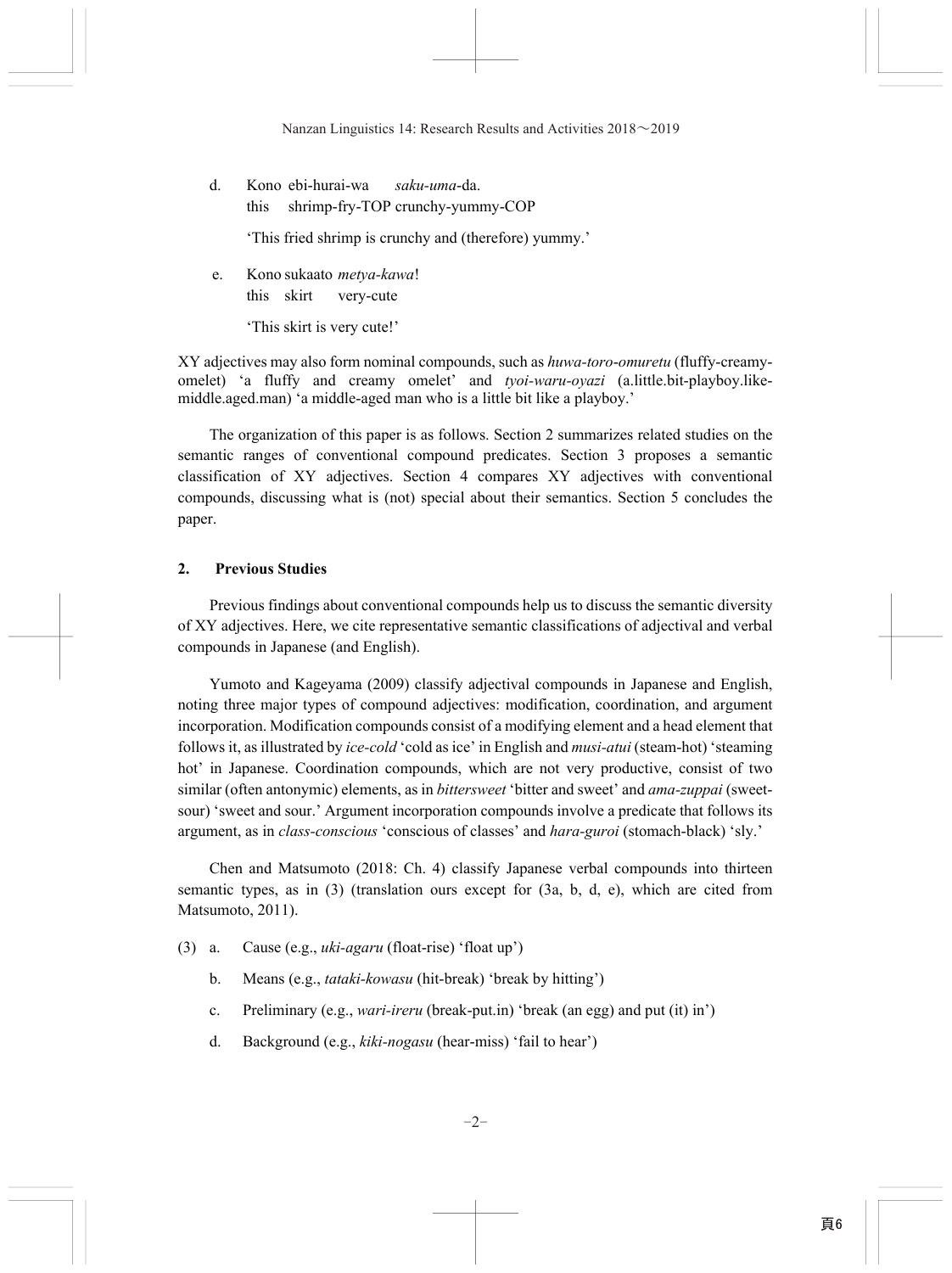- e. Manner (e.g., *mai-otiru* (dance-fall) 'flutter down')
- f. Concomitance (e.g., *sagasi-mawaru* (search-go.around) 'look around for')
- g. Figurative manner (e.g., *kurui-zaku* (go.mad-bloom) 'bloom out of season')
- h. Same-event (e.g., *tobi-haneru* (fly-jump) 'jump up and down')
- i. Event complementation (e.g., *dasi-osimu* (put.out-regret) 'grudge')
- j. Derivative (e.g., *uti-agaru* (hit-rise) 'be launched' (< *uti-ageru* (hit-raise) 'launch'))
- k. Bleached V1 (e.g., *uti-hurueru* (hit-shiver) 'tremble with fear')
- l. Subsidiary V2 (e.g., *mi-ageru* (look-raise) 'look up')
- m. Opaque (e.g., *tori-simaru* (take-close) 'supervise')

It is worth noting that the figurative manner type  $(3g)$  and the bleached V1 type in  $(3k)$  are similar to modification-type adjectives in that the first element modifies (or intensifies) the second element. Moreover, the same-event type in (3h) is similar to coordination-type adjectives in that the two components contribute equally to the compound meaning. The event complementation type in (3i) shares complementation semantics with argument incorporation adjectives.

 The semantic range of XY adjectives overlaps with that of these conventional compounds. In the following section, we will show that despite their adjectival status, XY adjectives are similar to verbal, rather than adjectival, compounds, and they also crucially differ from both.

# **3. Semantic Classification of XY Adjectives**

We collected 91 XY adjectives from 390 youngsters, most of whom were undergraduate students in the Nagoya area, as well as from the internet (see Akita and Murasugi (in preparation) for a full list of XY adjectives). We classify them into six according to the semantic relation between X and Y, as in (4).

- (4) a. Synonymy (21 types): *moti-huwa* 'chewy and fluffy,' *yuru-huwa* 'loose and fluffy,' *yuru-kawa* 'loose and fluffy,' *uru-tuya* 'moist and glossy,' *gosu-rori* 'Gothic and Lolita,' *mote-kawa*  'popular and cute'
	- b. Antonymy (13 types): *kimo-kawa* 'disgusting but cute,' *uza-kawa* 'annoying but cute,' *dasa-ike*  'unfashionable but cool,' *mazu-uma* 'unappetizing (at first) but yummy'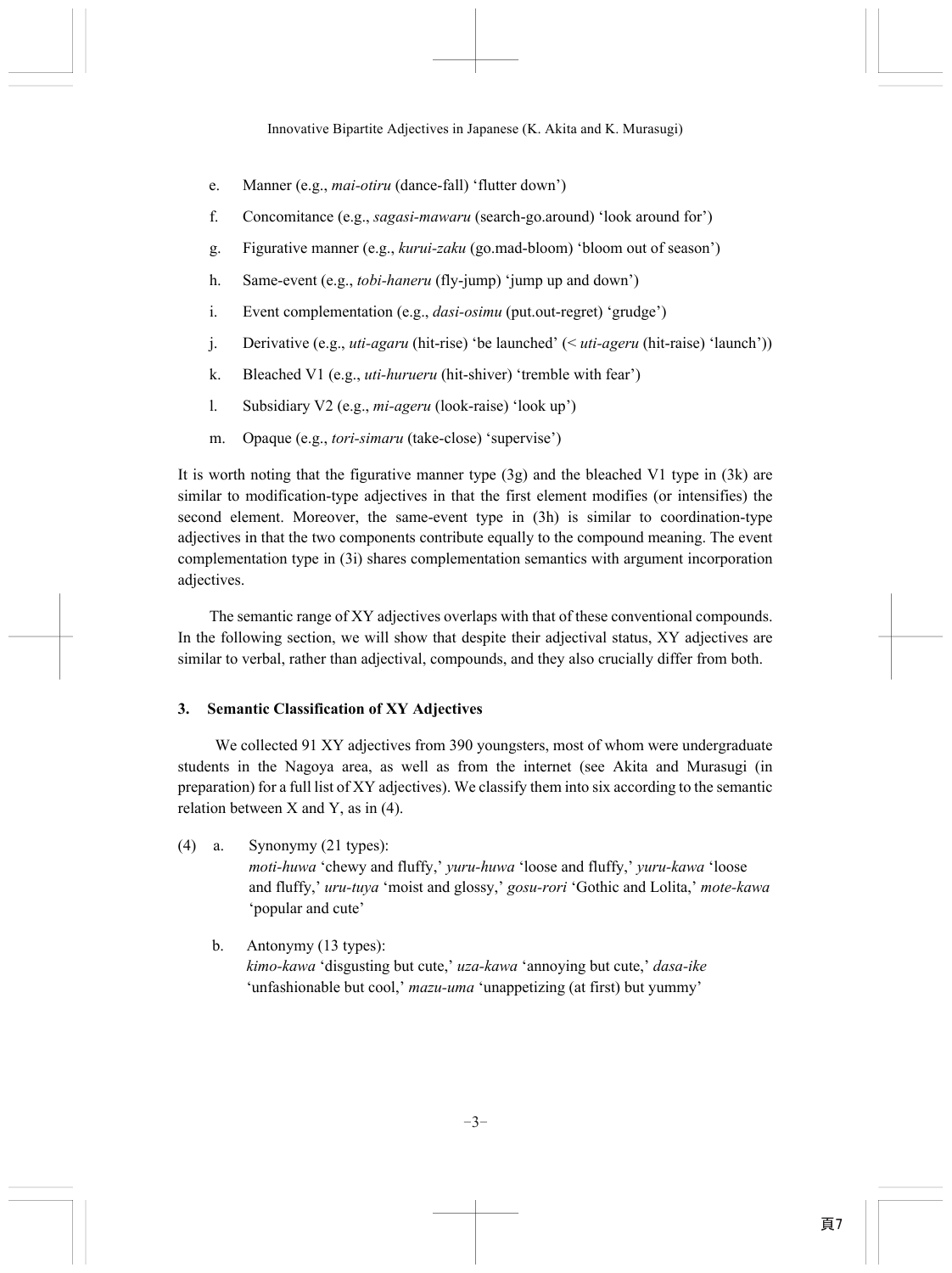- c. Sequence (15 types): *huwa-toro* 'first fluffy, then creamy (of omelet),' *saku-syuwa* 'first crunchy, then spongy,' *tun-dere* 'first cold but later lovestruck'
- d. Reason (5 types): *saku-uma* 'crunchy and therefore yummy,' *horo-uma* 'crumbling and therefore yummy,' *waku-teka* 'excited and therefore shining'
- e. Degree (33 types): *metya-kawa* 'very cute,' *yaba-uma* 'terrifically yummy,' *tyoi-waru* 'a little bit like a playboy,' *mazi-oko* 'really angry,' *oni-yaba* 'extremely risky'
- f. Argument incorporation (4 types): *mune-kyun* 'heart-pounding,' *huk-karu* 'light-footed'

Type (a) (synonymy) consists of synonymous elements that are semantically coordinated by AND. Type (b) (antonymy) also involves coordination, but X and Y in this category are in a BUT relation. Many Type (b) items have *kawa* 'cute' as Y. Type (c) (sequence) represents a sequence of events or properties. For example, *huwa-toro* is used for a food that 'first feels fluffy, and then feels creamy,' such as an omelet that is creamy inside. Type (d) (reason) is similar to Type (c), but it involves a causal, not a temporal, relation. For example, *saku-uma* means 'crunchy and therefore yummy,' and not vice versa. Type (e) (degree), which is particularly productive, represents some kind of degree. X in this type of XY adjective is typically an intensifier meaning 'very' or 'extremely.' Type (f) (argument incorporation) is limited in productivity. X in this category is an internal argument of Y.

# **4. XY Adjectives vs. Conventional Compounds**

In Section 2, we noted the semantic overlap between adjectival and verbal compounds in the conventional lexicon of Japanese. In this section, we consider what is and is not special about the semantic range of XY adjectives in comparison with that of conventional compounds.

Table 1 presents a systematic comparison of XY adjectives with conventional adjectival and verbal compounds. Verbal compounds have many semantic types (see (3) above), and some of them appear to correspond to the three subtypes of adjectival compounds. Therefore, the table is based on the semantic classification of verbal compounds except for the final row (i.e., antonymy).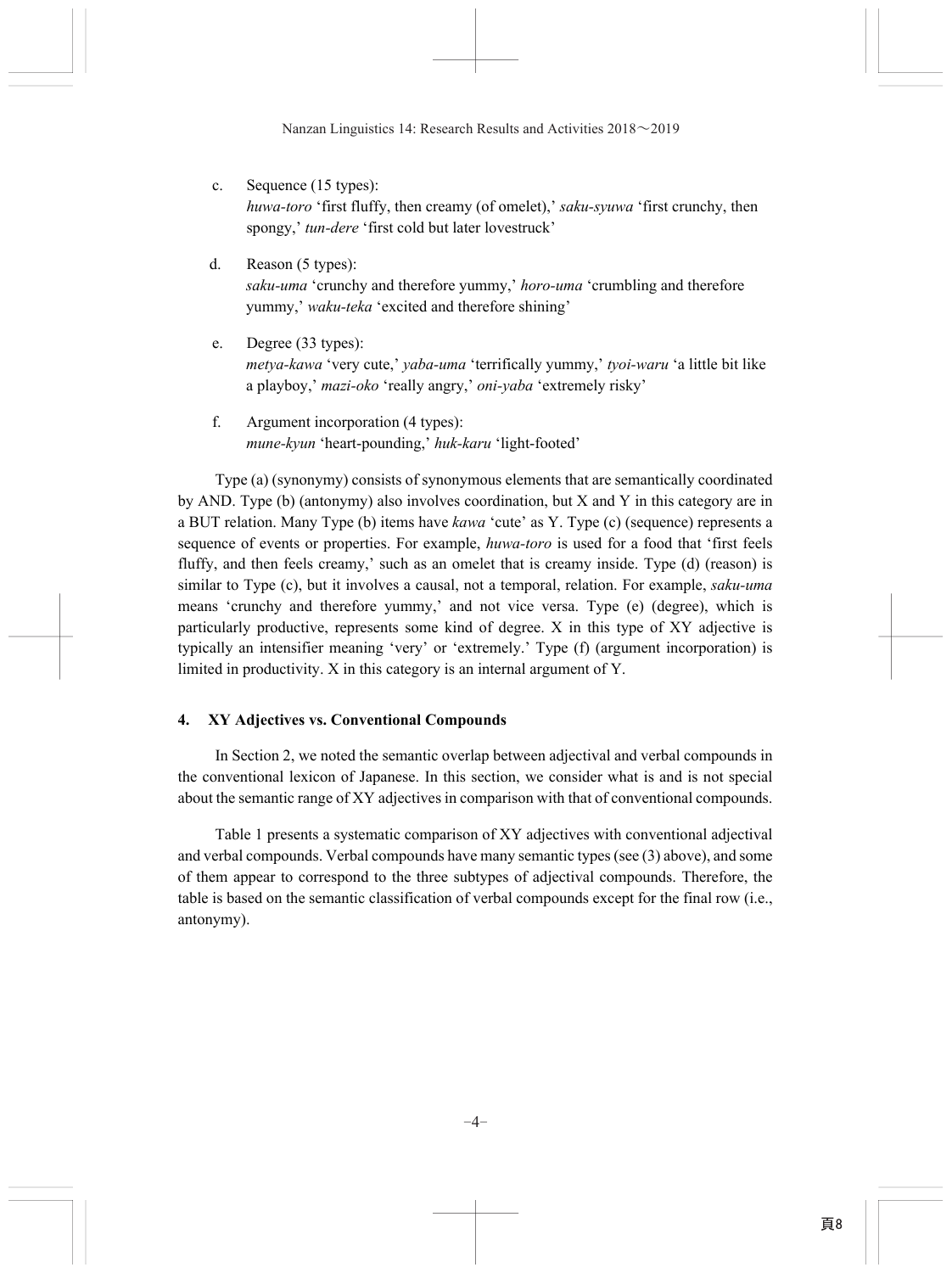|                  |   | Verbal compounds Adjectival compounds XY adjectives |                             |
|------------------|---|-----------------------------------------------------|-----------------------------|
| a. Cause         | ✓ |                                                     | $\checkmark$ ((d) reason)   |
| b. Means         |   |                                                     |                             |
| c. Preliminary   |   |                                                     | $\checkmark$ ((c) sequence) |
| d. Background    |   |                                                     | $\checkmark$ ((c) sequence) |
| e. Manner        |   |                                                     |                             |
| f. Concomitance  |   |                                                     |                             |
| g. Figurative    |   | $\checkmark$ (modification)                         | $?$ ((e) degree)            |
| manner           |   |                                                     |                             |
| h. Same-event    |   | $\checkmark$ (coordination)                         | $\checkmark$ ((a) synonymy) |
| <i>i</i> . Event |   | ? (argument                                         | $?$ ((f) argument           |
| complementation  |   | incorporation)                                      | incorporation)              |
| j. Derivative    | ✓ |                                                     |                             |
| k. Bleached V1   |   | $\checkmark$ (modification)                         | $\checkmark$ ((e) degree)   |
| l. Subsidiary V2 |   |                                                     |                             |
| m. Opaque        |   |                                                     |                             |
| n. Antonymy      |   |                                                     | $\checkmark$ ((b) antonymy) |

Table 1. Semantic comparison of the three types of Japanese compounds

As the table shows, the semantic range of conventional compound adjectives is a proper subset of that of XY adjectives as well as of compound verbs. Moreover, all semantic types of XY adjectives except for the antonymy type find their equivalents in conventional compound verbs.

Neither compound adjectives nor compound verbs can express "antonymic" relations. An apparent exception is a group of taste adjectives like *ama-zuppai* (sweet-sour) and *amakarai* (sweet-salty). However, these adjectives express AND, rather than BUT, relations, such as 'sweet *and* sour' and 'sweet *and* salty.' It appears generally true that antonyms cannot maintain their antonymic relation in compounding. In fact, nominal compounds that consist of antonymic elements, such as *iki-kaeri* (go-return) 'to *and* from somewhere,' *siro-kuro* (whiteblack) 'black *and* white,' and *koo-haku* (red-white) 'red *and* white,' also express AND relations. To maintain their antonymic relations, we normally need phrases, as in *amaku-mo suppai* (sweet-even sour) 'sweet but sour,' *itta-kedo kaetta* (go.PST-but return.PST) 'left but returned,' and *siro-da-ga kuro* (white-COP-but black) 'white but black.'

One possible explanation for why XY adjectives, such as *kimo-kawa* 'disgusting but cute,' can express contrastive relations at the word level pertains to the word formation process involved in XY adjectives. Arguably all XY adjectives involve truncation but do not necessarily involve compounding. For example, *huwa-toro* 'first fluffy, then creamy' is formed directly from two reduplicated mimetics: *huwahuwa* 'fluffy' and *torotoro* 'creamy,' not derived from the hypothetical mimetic compound \**huwahuwa-torotoro*. Similarly, *guu-kawa*  'overwhelmingly cute' is a truncation of the half-fixed expression *guu-no ne-mo de-nai-hodo kawaii* (MIM:sound.of.breath-GEN sound-even go.out-NEG-degree cute) 'cute enough to put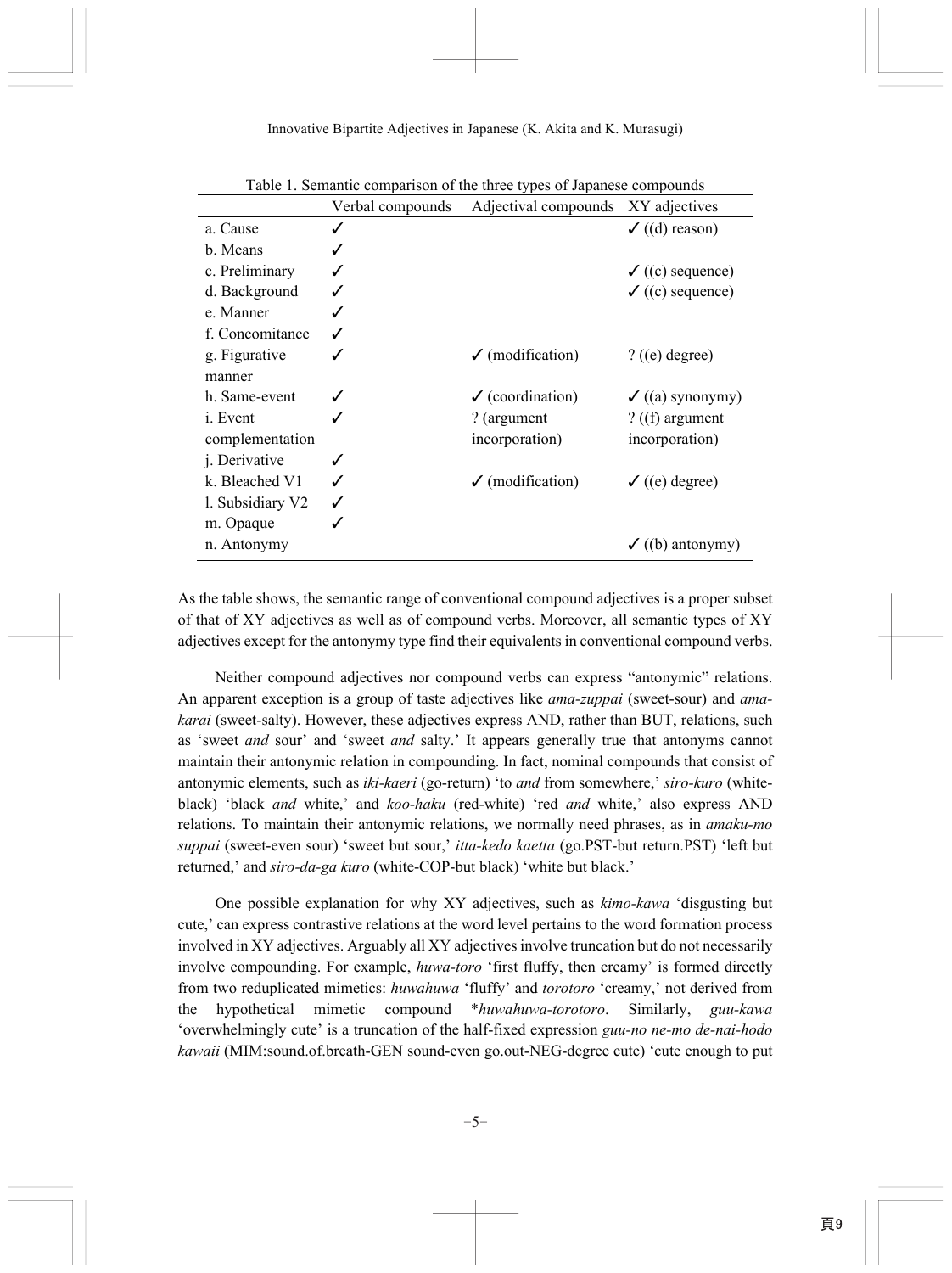one to silence.' Furthermore, *huk-karu* 'light-footed' is made from the set phrase *huttowaakuga karui* (footwork-NOM light) 'one's footwork is light.' The untruncated compound \**huttowaaku-garui*, from which this XY adjective would be derived in a derivational analysis, does not exist. Thus, the absence of compounding prior to truncation appears to account for the survival of antonymic relations in Type (b) XY adjectives. X and Y in XY adjectives do not form a totally new concept, retaining their original relationship. Crucially, this explanation can be extended to the entire semantic network of XY adjectives. Phrasal truncation allows them to have a broad range of phrasal meanings at the word level, which make them different from conventional adjectival compounds, as we saw in Table 1.

The present discussion reminds us of the colloquial clipping of some Japanese proverbs. As illustrated in (5), these expressions also do not involve compounding before truncation and retain their phrasal meanings in the truncated output.<sup>1</sup>

| (5) | a.             | $tanuki-no$ kawa-zan'yoo $\rightarrow$ tora-tanu<br>tor-anu<br>take-NEG raccoon.dog-GEN skin-calculation                                  |
|-----|----------------|-------------------------------------------------------------------------------------------------------------------------------------------|
|     |                | 'don't count your chickens before they're hatched <i>(lit.</i> estimating the sales of the<br>skin of the raccoon dog you've not caught)' |
|     | $\mathbf{b}$ . | tana-kara botamoti $\rightarrow$ tana-bota<br>shelf-from botamochi                                                                        |
|     |                | 'pennies from heaven <i>(lit. (eating)</i> a botamochi <i>(that fell)</i> off the shelf)'                                                 |
|     | $c_{\cdot}$    | yabu-o tutui-te hebi-o dasu $\rightarrow$ yabu-hebi<br>bush-ACC poke-GER snake-ACC put.out                                                |
|     |                | 'wake a sleeping dog <i>(lit.</i> poke the bushes and make a snake come out)'                                                             |
|     | d.             | kamo-ga negi-o syot-te kuru $\rightarrow$ kamo-negi<br>duck-NOM scallion-ACC shoulder-GER come                                            |
|     |                | 'it is all the more convenient <i>(lit.</i> a duck comes with scallions)'                                                                 |
|     | e.             | tiri-mo<br>tumor-eba<br>yama-to naru $\rightarrow$ tiri-tumo<br>dust-even accumulate-if mountain-COP become                               |
|     |                | 'many a little makes a mickle (lit. even a small amount of dust makes a mountain if<br>accumulated)'                                      |
|     |                |                                                                                                                                           |

<sup>&</sup>lt;sup>1</sup> Acronyms (e.g., *FYI* 'for your interest') and Chinese and Sino-Japanese four-character idioms (e.g., *isseki-nityoo* (1.stone-2.bird) '(killing) two birds with one stone') may be considered further examples of phrasal truncation.